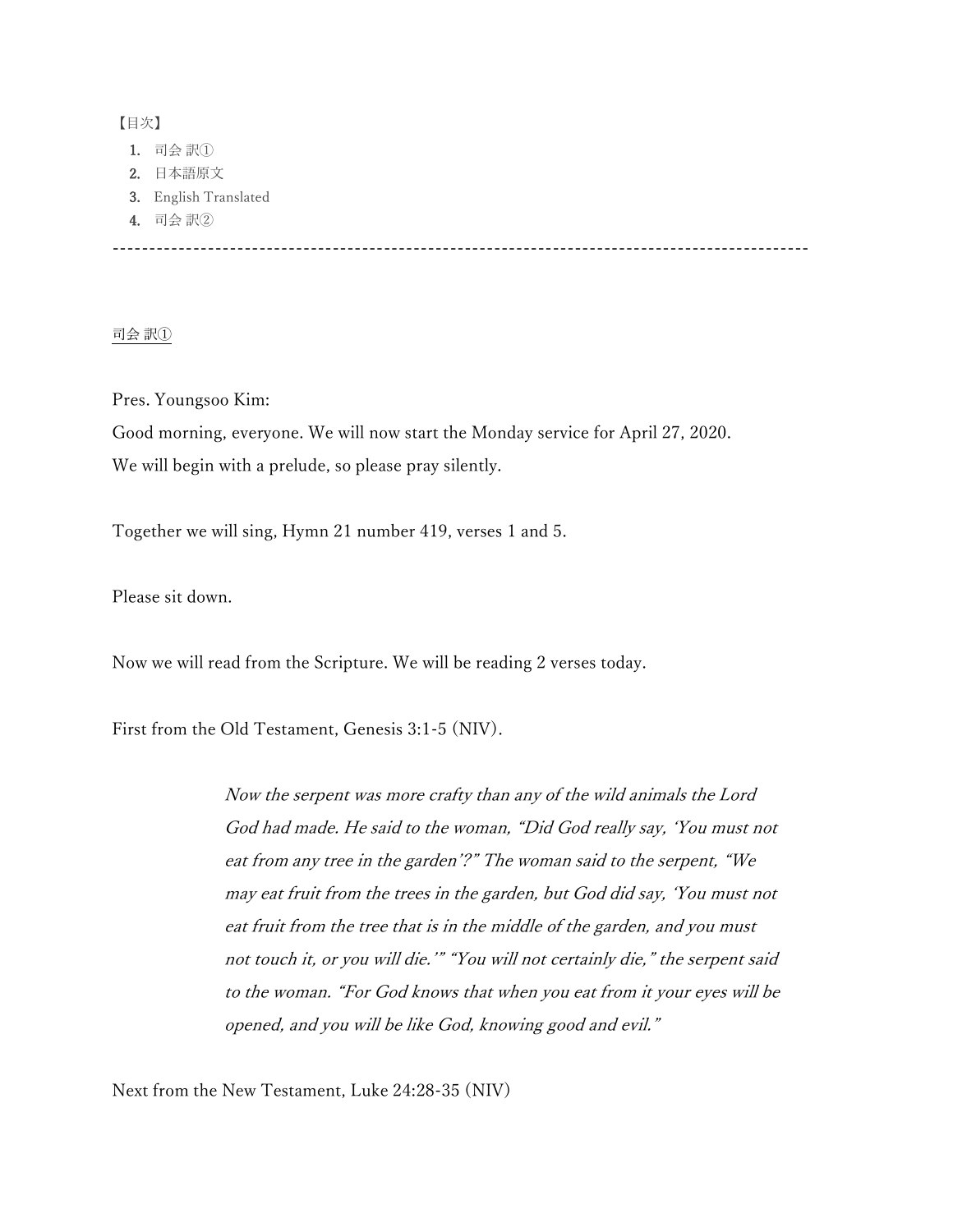As they approached the village to which they were going, Jesus continued on as if he were going farther. But they urged him strongly, "Stay with us, for it is nearly evening; the day is almost over." So he went in to stay with them. When he was at the table with them, he took bread, gave thanks, broke it and began to give it to them. Then their eyes were opened and they recognized him, and he disappeared from their sight. They asked each other, "Were not our hearts burning within us while he talked with us on the road and opened the Scriptures to us?" They got up and returned at once to Jerusalem. There they found the Eleven and those with them, assembled together and saying, "It is true! The Lord has risen and has appeared to Simon." Then the two told what had happened on the way, and how Jesus was recognized by them when he broke the bread.

Today's message, titled, "What opens the eyes of the heart," will be given by Professor Mitsuaki Noma.

-----------------------------------------------------------------------------------------------

日本語原文

## 2020/04/27

### 月曜礼拝

#### 野間 光顕 先生

## 「心の目を開くもの」

### 創世記 3:1~4・ルカ 24:28~35

みなさん、おはようございます。

壁に掛けられているカレンダーを見るともう 4 月も最後の月曜日、このひと月が非常に慌た だしく過ぎ去ったと感じているのは私だけではないように思います。それこそ学校や大学など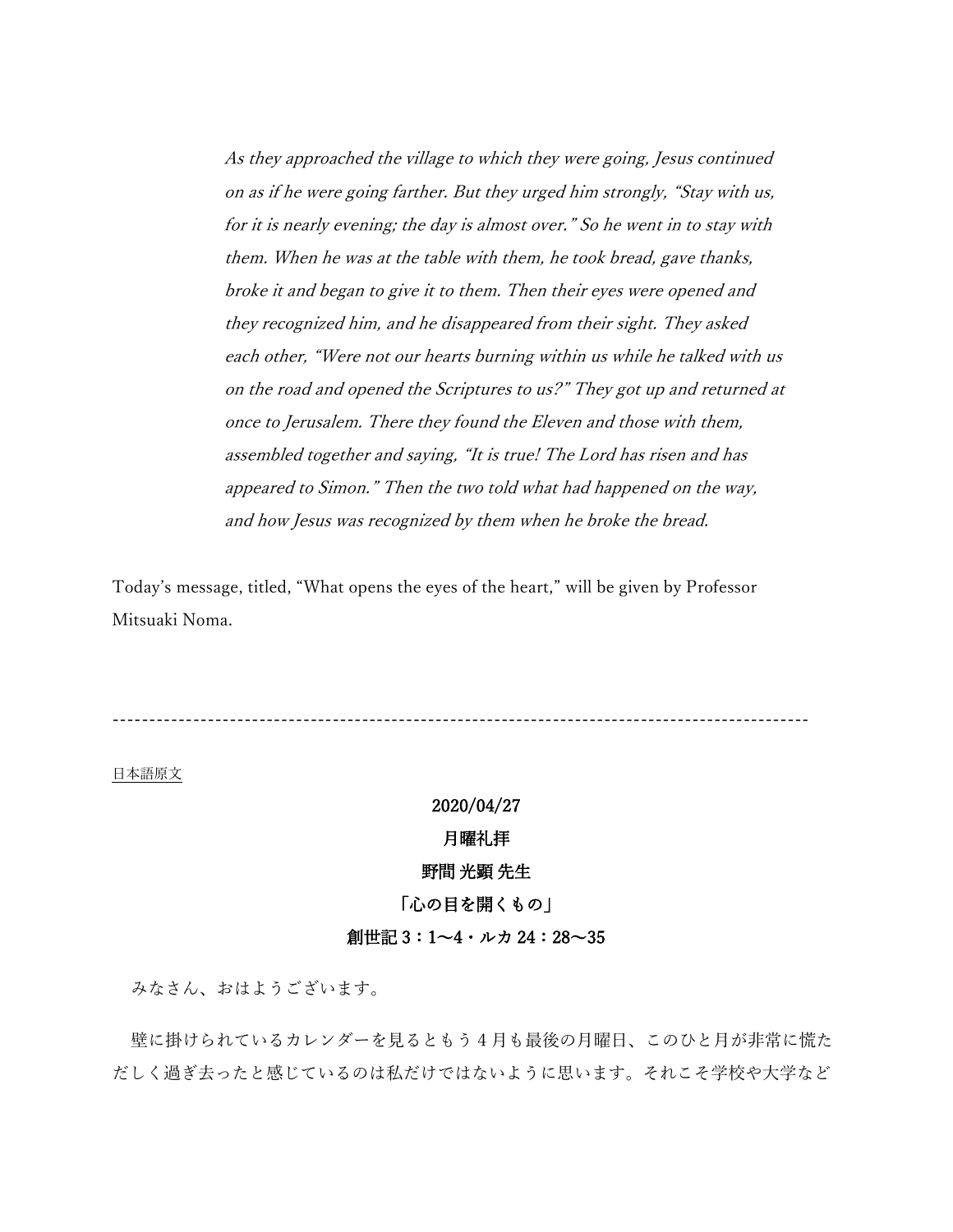教育の現場で働いていれば、年度が改まり新学期を迎える 4 月が慌ただしいのはある意味当た り前。新しい出会いにドキドキしながら、いつもより多めに自分の中のアクセルをふかして新 入生を歓迎する、緊張と思わぬハプニングに体の疲れはあるけれど、それを超える喜びや発 見、そして日々成長していく新入生のフレッシュな笑顔から喜びと充実感が与えられる…。そ んな例年の「4 月」の印象が、今年度に至っては全く異なるように感じられ、これまでを振り 返ってみてもこのような新学期は記憶にないように思います。と申しますのも、やはり全国・ 全世界で猛威を振るっている新型コロナウィルスの影響で、私たちがこれまで当たり前のよう に感じていた日常の生活が大きく変更を余儀なくされる状況が生まれてきています。コンビニ やスーパーのレジ前には、感染の原因である飛沫を避けるためのビニールシートが設置され、 間隔をあけて並ぶようお願いの告知が掲示してあります。お釣りやレシートも手渡しではなく トレイの上に返却される。お店の営業時間も短縮される所が増えてきています。つい先日、コ ピーをしようと家の近くのコンビニに向かうと 22 時閉店となっており、お店だけでなく町中 が真っ暗、道路の掲示板にはオレンジ色の文字で「不要不急の外出は自粛しましょう」と記さ れている所から、なんだか叱られているような気持ちになるのと同時に、これが現実の世界で あると信じられない、何か映画や小説の世界に迷い込んでいるような不思議な感覚に陥りまし た。

映画といえば、新型ウィルスが驚異的な速度で全世界に拡散する恐怖を描いた一本の作品が あります。タイトルは「コンティジョン」。「接触感染」という意味の言葉からきたもので、 2011 年に公開されていますから、今から 10 年ほど前の作品なのですが、これが恐ろしいほど 今の世界を再現しているように見えます。物語は、アメリカで新型ウィルスが発生する所から 始まるのですが、徐々に話の中心がウィルスの恐怖から、それを恐れた人間の愚かさや狂気に 移り変わっていきます。タイトル脇に示されているキャッチコピー「【恐怖】は、ウィルスよ り早く感染する」という言葉が、その様子を的確に表しているように思います。目に見えない ウィルスの不安に駆られた人々が、不確かなデマに流されて更なるパニックを引き起こす。先

日、日本でも疾病と全く関係のないティッシュやトイレットペーパーが買い占められ、スー パーの棚が空っぽになるニュースが流れていましたが、非常時こそ落ち着いた対応が必要であ ると頭では分かっていながらも、小さな生活の変化に恐れや焦りを感じて孤立したり、自己中 心になってしまう…。確かに感染から発病までの潜伏期間が長く自覚症状がない、そして発病 すると肺の中のヘモグロビンが破壊されるため、突然呼吸困難に陥る、ひどい時には 3 日もか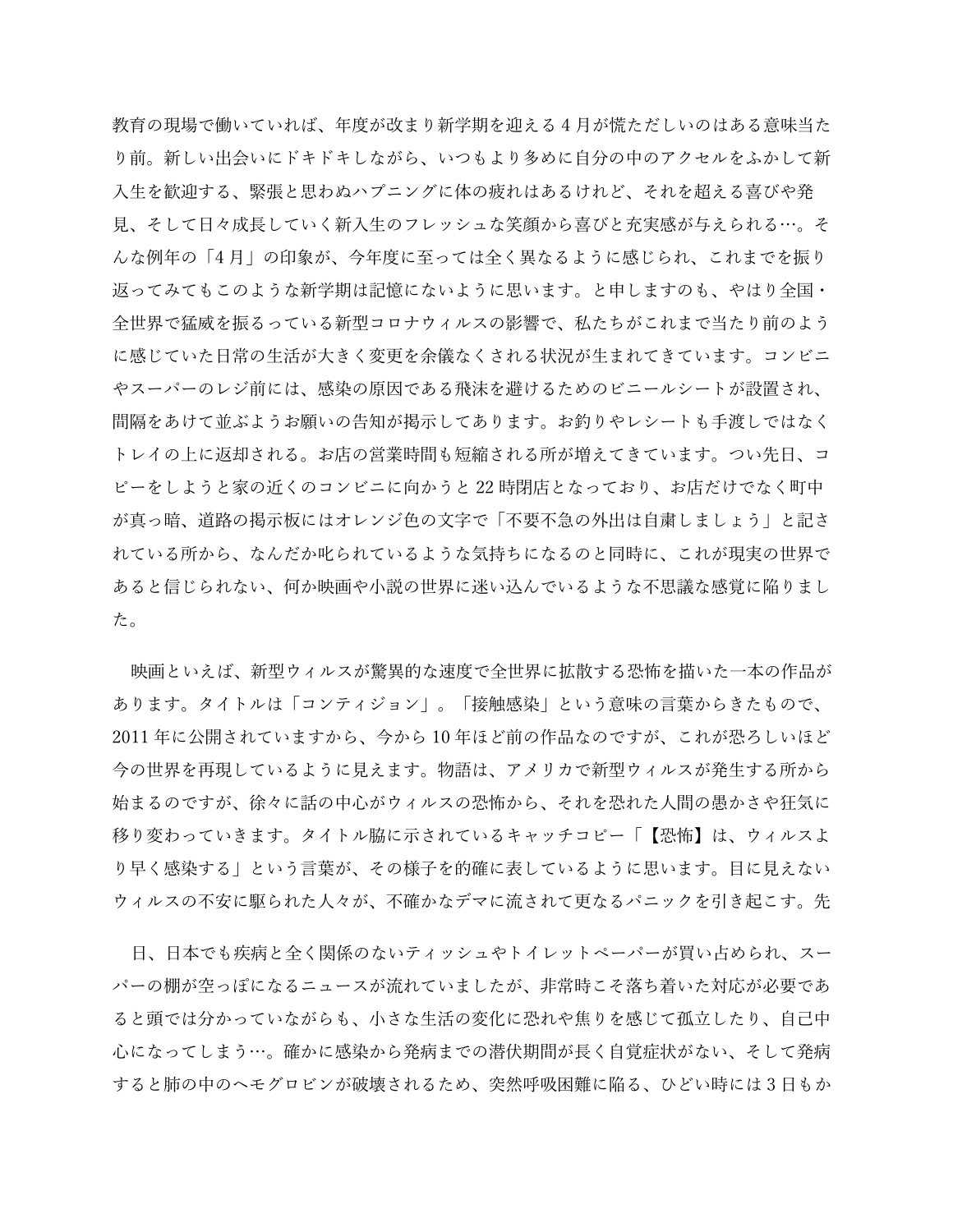からず死亡するケースもあることから、新型コロナが恐ろしい疾病である事には違いないと思 いますが、しかしそれ以上に学校や職場、そしてショッピングモールや集会場・教会等、集ま る事自体に自粛が要請される現状の中で、人間の基本的な存在認識を担保していた「つなが り」や「絆」といったものが、新型コロナの前でガラガラと音を立てて崩れ落ちて行っている …そんな感じさえします。

このような人のつながりを寸断していく状況を思う時、私の頭の中に先ほど読み上げた創世 記 3 章、有名な「蛇の誘惑」の物語が浮かんでまいります。神が創造された素晴らしい楽園で あるエデン、そこで愛するパートナーと共に楽しく暮らしていた人間は、突然現れた狡猾な蛇 の質問を通して罪の世界へと転落していく事になります。以前、故郷に帰省した時、裏山に通 じる道の上で一匹の蛇を見つけた事がありました。足がなく、体を奇妙にくねらせて這いなが ら前進する蛇の動きに私が驚いていると、向こうも私の存在に気付いたようで、慌てて道路脇 の小さい穴の中にスルスルと入っていきました。調べてみると、蛇は体の構造上、頭の骨が入 る隙間ならどこでも入っていける特性を持っているそうで、この物語においても人間の心の隙 間に入り込んで罪へと誘惑してきます。「目が開かれる」「神のように善悪を知る」「賢くな れる」一見、私たちの社会でも良い意味で語られるような言葉を通して展開されてくる誘惑 に、連続して誘われた人間は、ついに禁じられていた実を食べる事になりますが、それによっ て「恥」や「疑心暗鬼」、「責任転嫁」や「裏切り」が心を支配するようになります。また、 神の足音を恐れ、隠れようとする人間の姿を通して、その実を食べる事で引き起こされると言 われた「死」が、実は肉体的な「死」を指すものではなく、まさに「関係性の破壊」を意味し ていた事が分かります。

どうでしょうか? この聖書が記されてから何千年もの時が経った、今この時代に、世界中 を巻き込む恐ろしい感染症によって損なわれているのは、体や健康だけではなく、その「つな がり」や「絆」、人間を根底から支える「信頼」や「関係性」までもが破壊されているように 感じられ、気持ちが暗くなってしまします。

しかし、先が見えないように思われる状況に置かれているこの時こそ、様々な物語を知って おく事が心の平安を保つ上で大きな力を発揮します。先ほど紹介した映画「コンティジョン」 でも、ただのパニックに終始するのではなく、衝撃のラストに向けて重要な働きを始める存 在:WHO(世界保健機関)や CDC(米国疾病対策センター)などに所属し、感染症に対して 専門的な働きを行う人々が出てきます。実際、この映画はそれらの団体を詳しく調べた上で制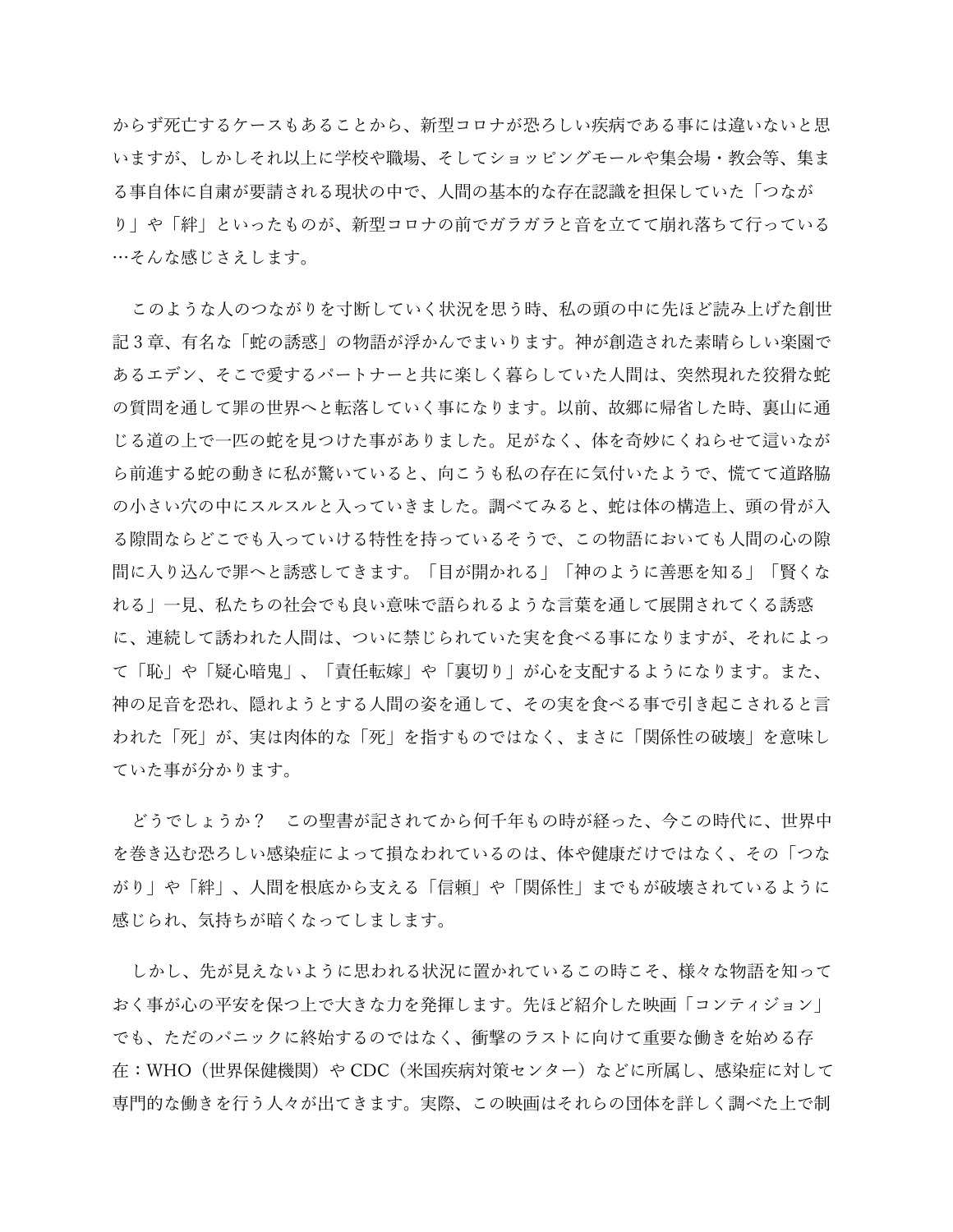作されており、私たちが最近になってよく耳にするようになった「クラスター」や「ソーシャ ルディスタンス」などのキーワードも散見され、それが物語のリアルさと説得力を高めていま す。民衆が不安と絶望の中で極限状態に陥っていく中、専門家は科学的な見地と徹底した調査 でウィルスの感染源を解明し、一刻も早いワクチンの開発に着手していきます。

あまり言うとネタバレになるので避けますが、このワクチン開発の場面で鮮やかに描かれる のが、「命への向き合い方」です。自分の利益と命を天秤にかけるのではなく、何よりもまず 「命」を土台に据えて物事を判断していく。この「生きる矢印」の方向を自分の方から周りに 転換していく。誰しもが恐怖に陥り自分の事しか考えられなくなっている中で、「命」という 土台、揺るがない、他に代えられない「柱」を道標に力を尽くしていく。そのような生き方の 先、真っ暗闇で終わりがないように思われたトンネルの先に一筋の光が見えてくる…。これ も、苦しい現状に置かれている私たちに語り掛けられている「命」のメッセージではないかと 思われます。

そしてもう一つ、この映画を通して私の中に導かれた聖書の箇所が、2つ目に読んでいただ いたルカによる福音書、これまた有名な「エマオの途上」の物語です。力と奇跡に満ちた、自 分たちが救世主と信じて仰いできたイエスが、信じられないようなむごたらしい「十字架」に よって処刑される。突然降りかかった災難を通して人生の行く先が見えなくなった 2 人の弟子 たち。エルサレムにいては危ないと、エマオという村に向かって逃げだしていくその道半ばで 復活のイエスが目の前に現れます。この物語の不思議さに直結しているのが私たちの持つ

「目」の力です。イエスが目の前にいても、それと分からない弟子たち。しかしパンを裂き、 イエスと分かった瞬間に逆に見えなくなるという、周りの状況を的確に判断するために与えら れている「目」という器官が、心理的状況の中でどれほど危うく脆いものかを今日に伝えてい るように思います。

しかし同時に、この物語の最も深い所にあるメッセージ、すなわちどのような恐れや不安が 心を襲っても、その只中に「主は共におられる」という語り掛けを通して「2 人の目が開か れ」た事が記されています。私たちを取り巻く厳しい状況、お釣りがトレーに置かれ、マスク やシートが張られても、ソーシャルディスタンスで物理的な距離を取らなくてはならなくなっ ても、それらを乗り越えて「繋がり」を模索しようとする歩みが存在しています。沖縄県唯一 のミッション系大学である沖縄キリスト教学院でも先週から遠隔授業が始まり、学生とのつな がりが生まれ始めています。またこの月曜礼拝配信もその一つです。先週配信を始めたとこ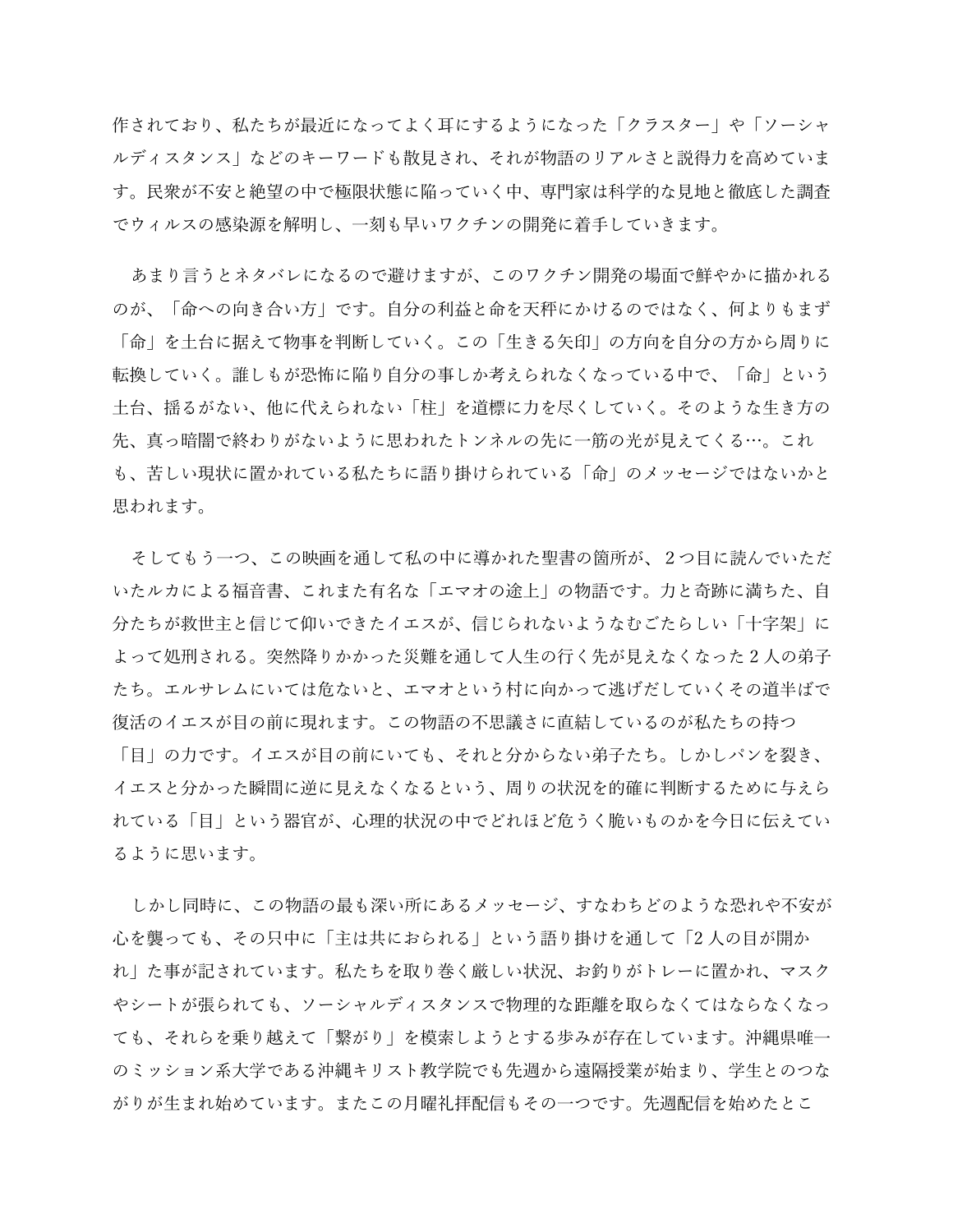ろ、4日ほどで800件に近いアクセスがあり、関係者一同で驚いています。この礼拝を通し てつながりを模索するキリ学の姿勢が、まだ入学して間もない新入生はもとより、多くの学 生・教職員、そして学院につながる保護者や卒業生にも、「あなたは決して独りではない、心 の目を開く時、本当に大切なつながりが見えてくる」という真の福音に直結するメッセージを 伝えていくものになるよう、心から願っていま

-----------------------------------------------------------------------------------------------

English Translation

# 2020/04/27

Monday Service Professor Mitsuaki Noma 「What opens the eyes of the heart」 Genesis 3:1-4 / Luke 24:28-35

Good morning, everyone.

When we take a look at the calendar on the wall, we see today is the last Monday of April. I believe that I am not the only one who feels that this month has gone by very fast. Working in an educational institute such as a school or college, it is natural that April, which is the start of a new school year, would go by very fast. Being excited by new encounters, meeting and welcoming new students. We are a bit tired from all the nervousness and unexpectedness but at the same time find the negatives are exceeded by the happiness of new discoveries, and by the joy and the sense of fulfilment engendered by the fresh smiles of the new students. These impressions of a typical "April" are nowhere to be seen this year. I cannot recall any school year like this. This is because the Coronavirus, which is raging through the world and nationwide, is forcing us to undergo major changes in our daily lives. There are plastic sheets in front of the cashier in grocery and convenience stores to avoid airborne infections, and signs are hung warning people to stay far apart when they're standing in line. Clerks don't return change and receipts hand-to-hand but rather they use trays. Many stores are shortening their business hours.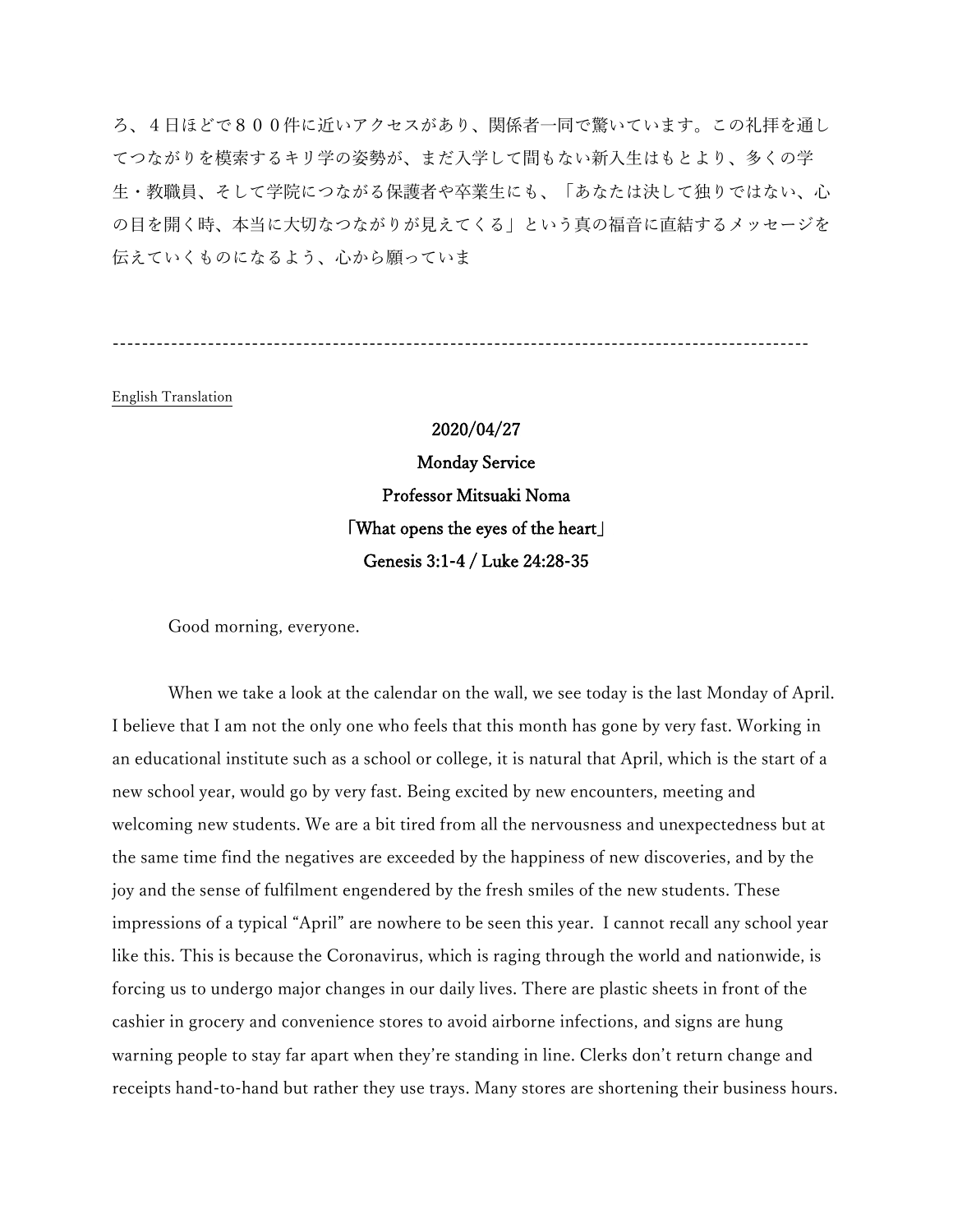Just the other day, I went to the convenience store by my house to make some copies, but it was already closed at 10 p.m. Not only inside the store, but the whole neighborhood was dark. And in orange letters, the bulletin board by the road asked people to "refrain from going outside for non-essential things." This sign made me feel like I was in trouble, and at the same time I couldn't believe that this was happening in real-life. It felt strange as if I was lost in some sort of a movie or novel.

Speaking of movies, there's a film that draws on our fear of a new virus spreading throughout the world at an unbelievable speed. It is titled "Contagion". A merging of the words "contact" and "infection", and it was released in the year 2011, so about 10 years ago, but it seems that this story, terrifyingly, is coming true in our present world. The story begins with the outbreak of a new virus in the United States, but the focus of the story gradually shifts from the fear of the virus to the foolishness and madness of humans who feared it. The strapline written under the title, "Fear infects faster than a virus", seems to accurately represent the situation today. People who are anxious about the invisible virus are caught up in hysteria caused by hoaxes and further panic ensues.

The other day, it was reported that tissues and toilet paper which had nothing to do with Covid 19 were all being bought up and the shelves in Japanese supermarkets were empty. Even though in my brain I understand that in an emergency calm measures are necessary, I feel afraid and impatient with small changes in my life and become isolated or self-centered.

Apparently with the Coronavirus there is a long incubation period from infection to feeling ill. The illness causes the hemoglobin in the lungs to be destroyed and could lead to sudden dyspnea, and in some cases patients may die in less than 3 days. Therefore, I think that it must be a terrible disease, but in the current situation where self-restraint is required with regards gathering together at schools, workplaces, shopping malls, meeting venues, churches, etc. , "connections" and "bonds" that have marked basic human existence are falling apart, making a rattling sound as they do so, ahead of the march of the new Coronavirus.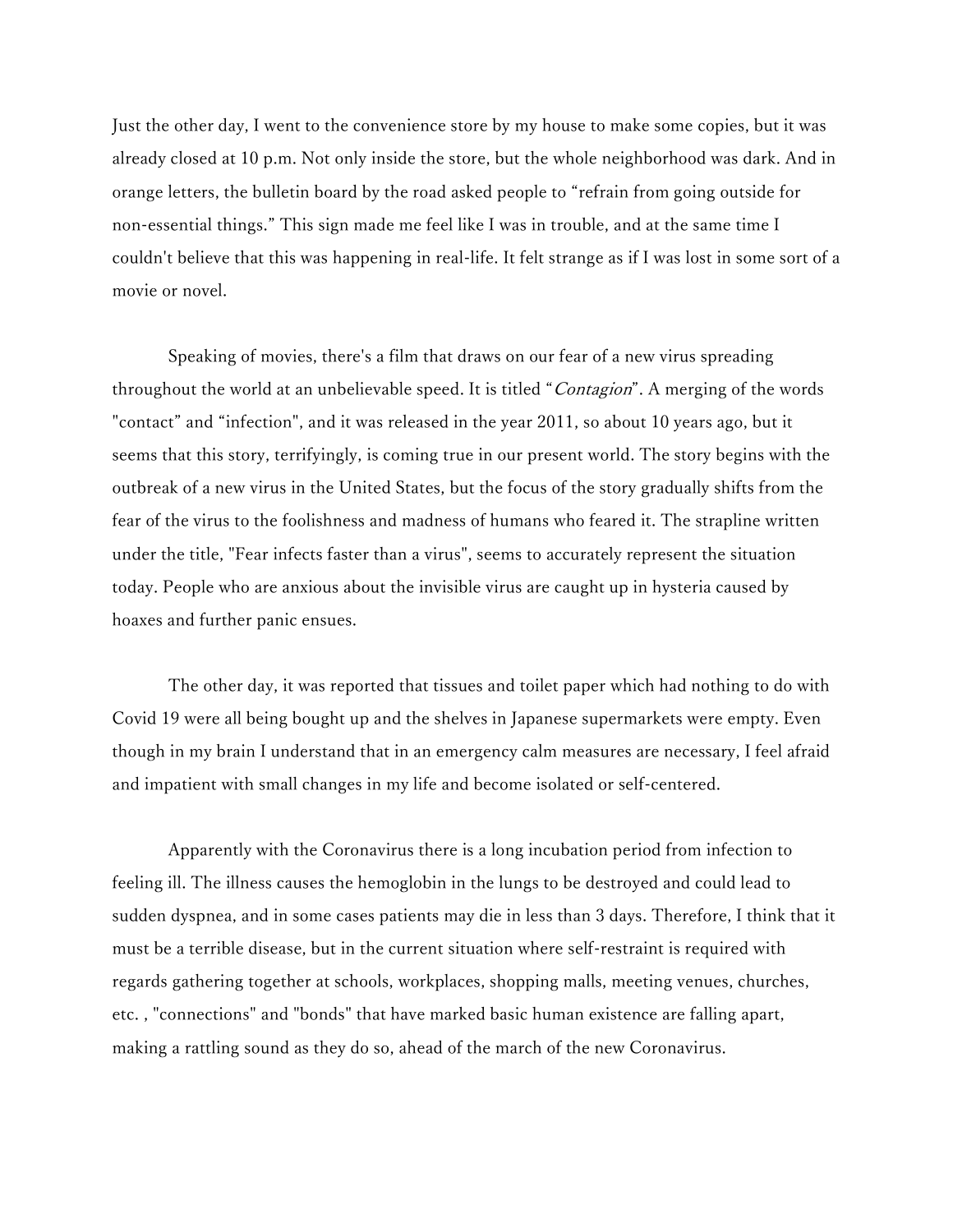When I think about this situation where people's relationships are disrupted, Genesis 3 which I read today comes to my mind. It is the famous story of the "Temptation of the Snake." A man lived happily with his beloved partner in The Garden of Eden, a wonderful paradise created by God, but he fell into the world of sin because of a sly question from a snake that suddenly came on the scene.

When I returned to my hometown, I found a snake on the road leading up a mountain. It was crawling in a weird way, which surprised me. Then the snake seemed to notice me and it slid into a small hole at the side of the road. Later, when I researched about snakes, I discovered that snakes can enter any space as long as their skull fits through the opening. Even in the biblical story, the snake makes its way through the gaps in the human heart and tempts the people to sin. Inviting them to "open their eyes", "become wise," and "know good from evil, like God knows." In the end, the people gave into temptation, ate the forbidden fruit, and as a result, "shame", "suspicion", "buck-passing" and "betrayal" now dominates the human mind. The "death", which was said to be caused by eating the fruit, is not actually a "physical death", but rather a "relationship falling apart".

What do you think? In this era, where thousands of years have passed since the Bible was written, not only the body and health, but also the "connections" and "bonds" of the world have been compromised by a terrifying infectious disease that ravages the world. I feel that the "Trust" and "relationships" that underpin human society are being destroyed, and it gives me a dark feeling. However, in this situation where the future can't be seen, knowing various stories plays a great role in maintaining our peace of mind. Even the film "Contagion" I mentioned earlier offers some comfort: there are people who start to take important action - people who perform specialized work regarding infectious diseases, such as those who belong to the WHO (World Health Organization) and the CDC (US Centers for Disease Control). In fact, this film was made after extensive research into those groups, and some of the words we've heard of recently, such as "cluster" and "social distance," are keywords in the film. This enhances the realism and persuasiveness of the story. As the public falls into an extreme state of anxiety and despair,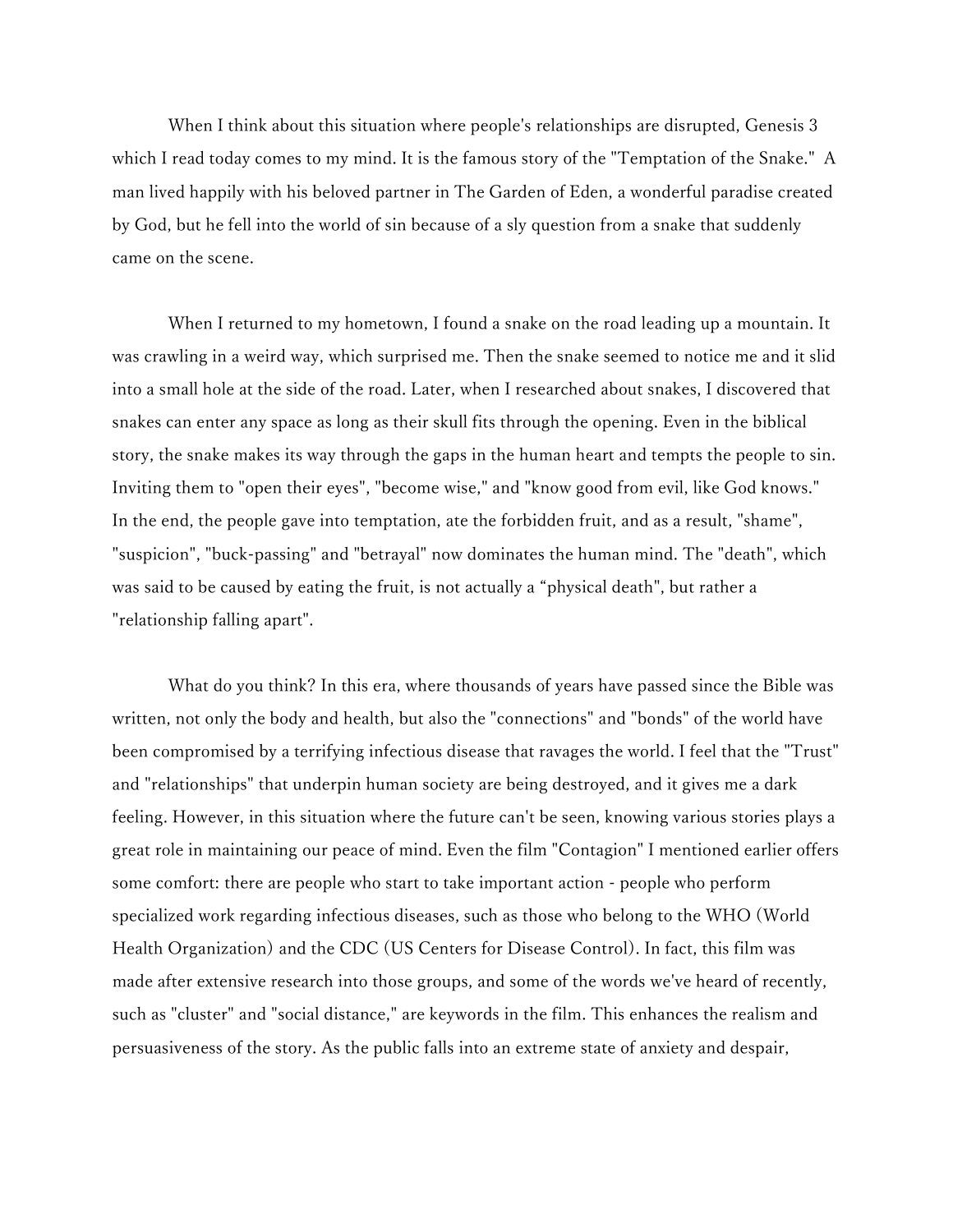experts elucidate the source of the virus from a scientific point of view and through thorough research start to develop a vaccine.

To avoid spoilers, I won't talk too much about it, but what is vividly drawn in the scene where they are developing the vaccine is "how we should face life". Rather than focusing only on your own life first, you should make decisions based on "life" as the foundation. Changing the direction of this "arrow of living" from yourself to your surroundings. While everyone is in fear and can only think about themselves, do your best using the foundation of "life," the unchanging "pillar" as a guide. At the conclusion of such life, a ray of light can be seen at the end of the tunnel that seemed endless in total darkness. I think this is also the message of "life" spoken to us in a difficult situation.

And the other part of the Bible this movie brought to mind was the second verse I read earlier from the gospel of Luke. This is also a very famous story; "The Road to Emmaus." Jesus, full of power and miracles and who they believed to be the Savior, was executed in an incredibly cruel way; "crucified on the cross". The two disciples lost sight of where their lives were going after this sudden disaster and were running away to the village of Emmaus, because there was danger in Jerusalem. During their escape, Jesus, who was resurrected from the dead, appeared right in the middle of their way. The power of the "eyes" is directly connected to the mystery of this story. Even though Jesus was standing right in front of them, they couldn't recognize him. However, when they break the bread and finally realize that Jesus is the one standing before them, suddenly they could not see Him anymore. This shows how the "eyes" which enable us to accurately judge the surrounding situation, are dangerous and fragile in psychological situations like this.

But at the same time, the deepest message in this story, is that no matter what fear or anxiety strikes the heart, the "eyes of the two were opened". As the gospel says, "The Lord is with us." Even though harsh conditions surround us now, such as masks and sheets stretched between people, and keeping social distance, there are movements that try to overcome this adversity and make connections. In Okinawa Christian Institute, which is the only mission-based university in